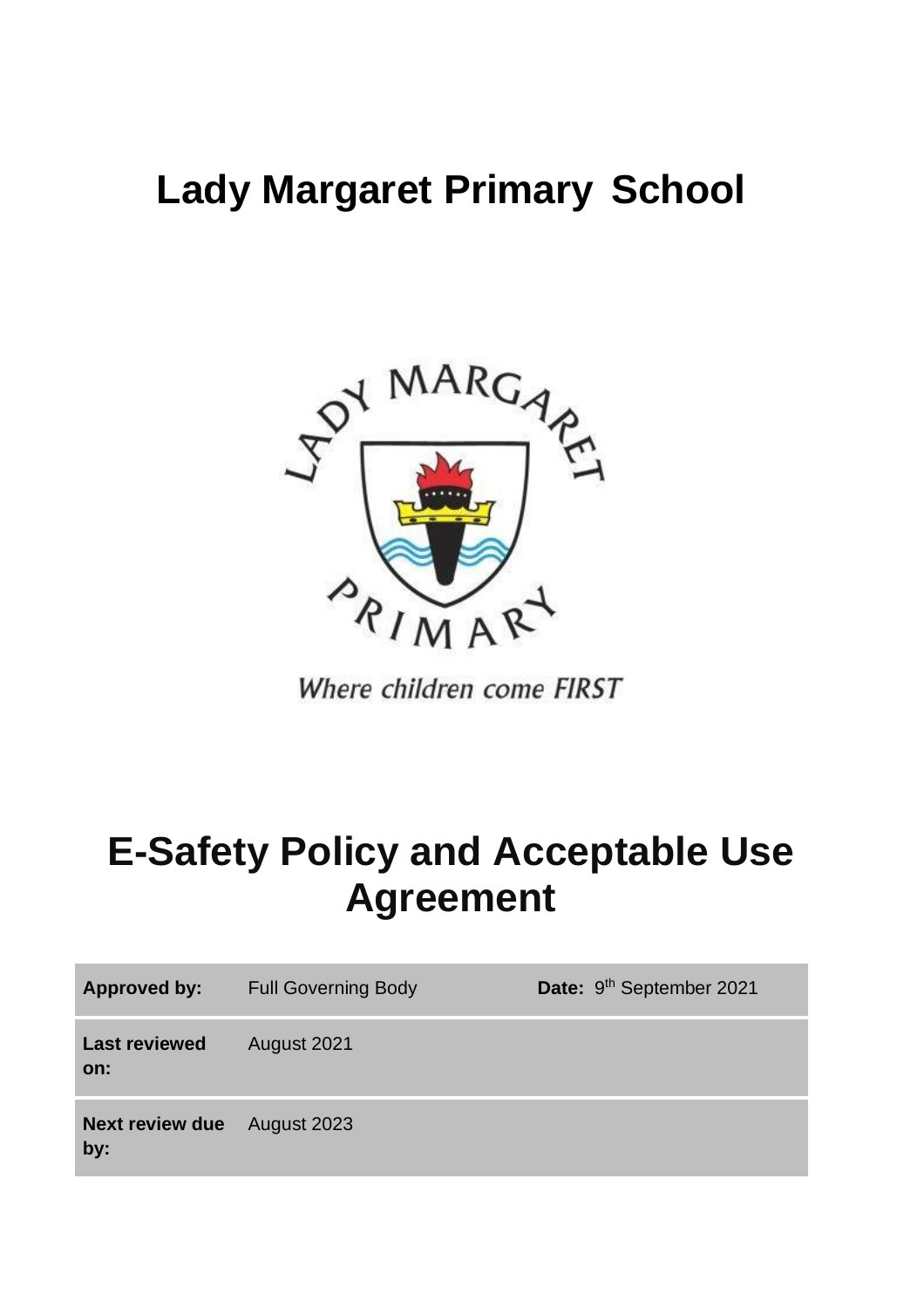## <span id="page-1-0"></span>**Contents**

| 1.  |                                                                                     |  |
|-----|-------------------------------------------------------------------------------------|--|
| 2.  |                                                                                     |  |
| 3.  |                                                                                     |  |
| 4.  |                                                                                     |  |
| 5.  |                                                                                     |  |
| 6.  |                                                                                     |  |
| 7.  |                                                                                     |  |
| 8.  |                                                                                     |  |
| 9.  |                                                                                     |  |
| 10. |                                                                                     |  |
| 11. |                                                                                     |  |
| 13. |                                                                                     |  |
| 14. |                                                                                     |  |
| 15. |                                                                                     |  |
| 16. |                                                                                     |  |
|     |                                                                                     |  |
|     | Appendix 2: acceptable use agreement (staff, governors, volunteers and visitors) 18 |  |
|     |                                                                                     |  |
|     |                                                                                     |  |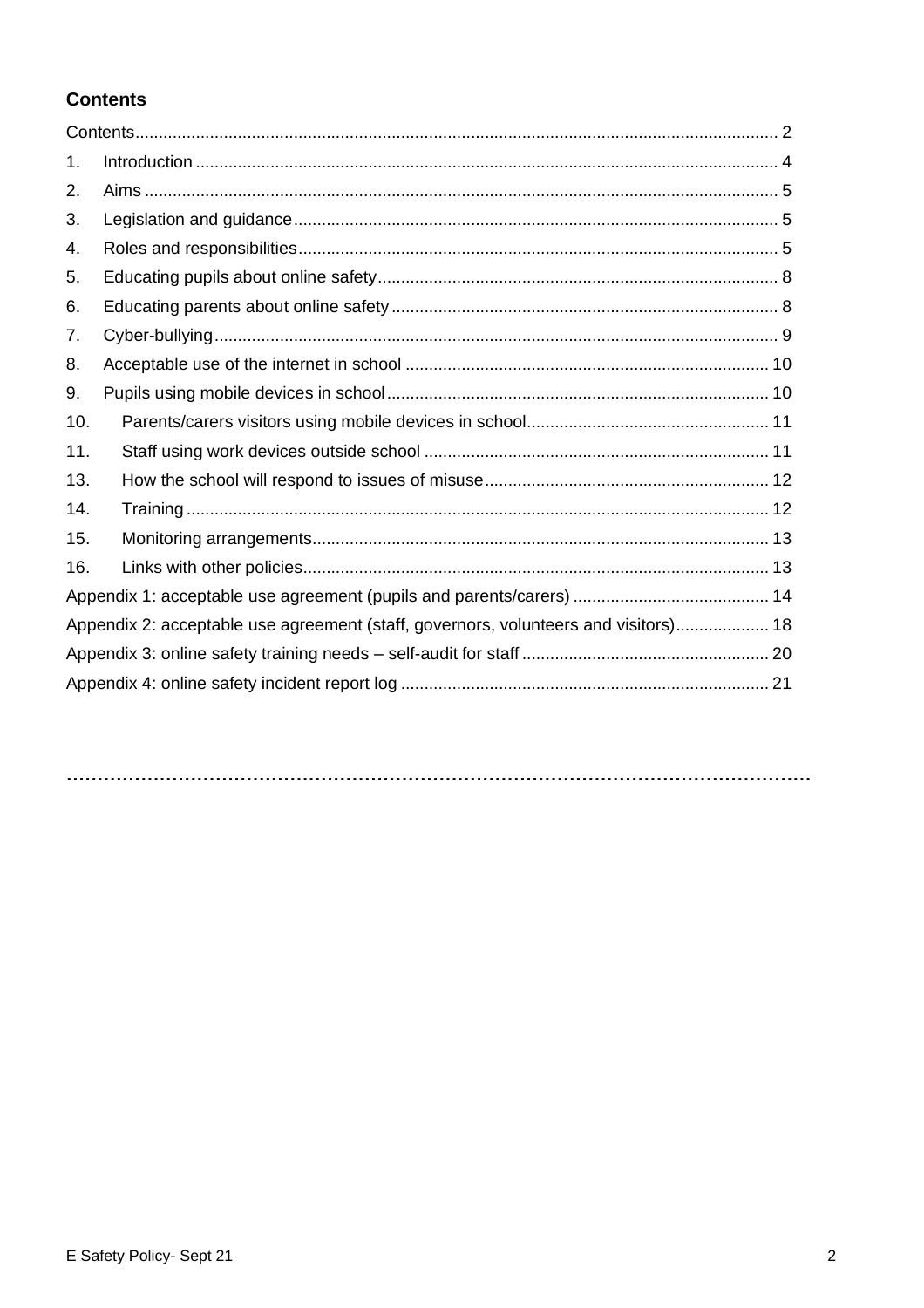This policy supports the **Rights Respecting principles** adopted by Lady Margaret Primary School and is particular relevant to the following articles:

**UNICEF - Convention on the Rights of the Child (CRC)** 

# **Article 3**

**The best interests of the child must be a top priority in all things that affect children.**

# **Article 5**

**Governments must respect the rights and responsibilities of parents and carers to direct and guide their children as they grow up, so that they can enjoy their rights properly.**

# **Article 6**

**Every child has the right to life. Governments must do all they can to make sure that children survive and develop to their full potential.**

# **Article 13**

**Every child must be free to say what they think and to seek and receive all kinds of information, as long as it is within the law.**

## **Article 17**

**Every child has the right to reliable information from the media. This should be information that children can understand. Governments must help protect children from materials that could harm them.**

# **Article 34**

**Governments must protect children from sexual abuse and exploitation.**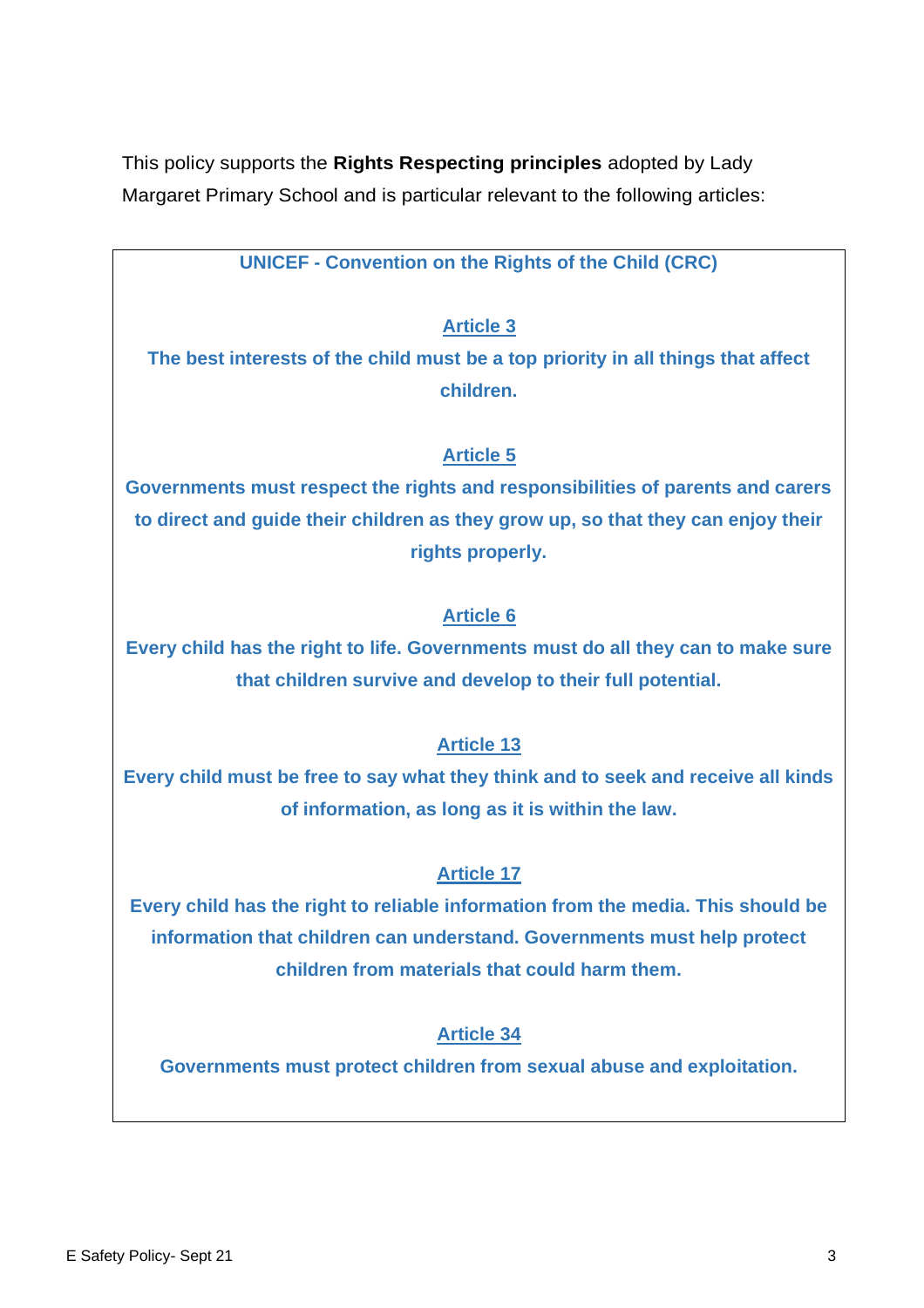#### <span id="page-3-0"></span>**1. Introduction**

- **1.1.** Computing in the 21st Century is seen as an essential resource to support learning and teaching, as well as playing an important role in the everyday lives of children, young people and adults. Consequently, schools need to build in the use of these technologies in order to equip our young people with the skills to access life-long learning and employment.
- **1.2.** Information and Communications Technology covers a wide range of resources including; web-based and mobile learning. It is also important to recognise the constant and fast paced evolution of ICT within our society as a whole. Currently the Internet technologies children and young people are using both inside and outside of the classroom include:
	- Websites
	- Learning Platforms and Virtual Learning Environments
	- Email and Instant Messaging
	- Chat Rooms and Social Networking
	- Blogs and Wikis
	- Podcasting (Audio Sharing)
	- Video Sharing
	- Music Sharing / Downloading
	- Gaming
	- Mobile / Smart phones with functionality including: text, video, web, audio, music , global positioning (GPS)
	- Other mobile devices with similar functionality (tablets, laptops, gaming devices)
- **1.3.** Whilst exciting and beneficial both in and out of the context of education, much ICT, particularly web-based resources, are not consistently policed. All users need to be aware of the range of risks associated with the use of these Internet technologies.
- **1.4.** Ensuring children and young people are aware of the risks associated with the use of technologies, and can adopt safer behaviours, is vital in safeguarding them against cyberbullying grooming, extremism and radicalisation.
- **1.5.** At Lady Margaret Primary we understand the responsibility to educate our pupils on e-Safety issues; teaching them the appropriate behaviours and critical thinking skills to enable them to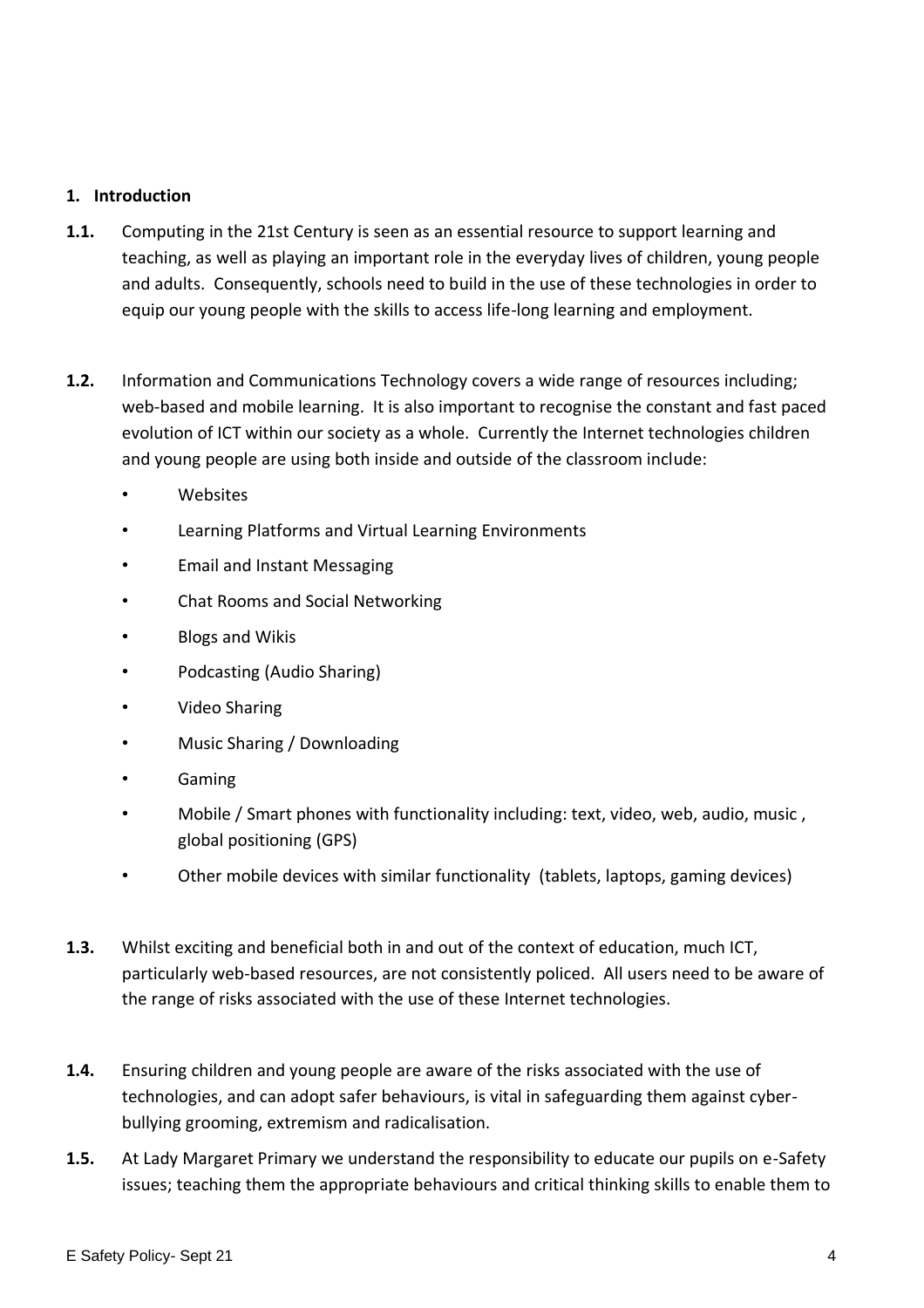remain both safe and legal when using the Internet and related technologies, in and beyond the context of the classroom.

**1.6.** This policy relates to both fixed and mobile Internet technologies provided by the school, and technologies owned by pupils, parents and staff, but brought onto school premises.

### <span id="page-4-0"></span>**2. Aims**

Our school aims to:

- Have robust processes in place to ensure the online safety of pupils, staff, volunteers and governors
- Deliver an effective approach to online safety, which empowers us to protect and educate the whole school community in its use of technology
- Establish clear mechanisms to identify, intervene and escalate an incident, where appropriate

## <span id="page-4-1"></span>**3. Legislation and guidance**

This policy is based on the Department for Education's statutory safeguarding guidance, Keeping [Children Safe in Education,](https://www.gov.uk/government/publications/keeping-children-safe-in-education--2) and its advice for schools on

- [Teaching online safety in schools](https://www.gov.uk/government/publications/teaching-online-safety-in-schools)
- [Preventing and tackling bullying](https://www.gov.uk/government/publications/preventing-and-tackling-bullying) and [cyber-bullying: advice for headteachers and school staff](https://www.gov.uk/government/publications/preventing-and-tackling-bullying)
- [Relationships and sex education](https://www.gov.uk/government/publications/relationships-education-relationships-and-sex-education-rse-and-health-education)
- [Searching, screening and confiscation.](https://www.gov.uk/government/publications/searching-screening-and-confiscation)
- It also refers to the Department's guidance on protecting children [from radicalisation.](https://www.gov.uk/government/publications/protecting-children-from-radicalisation-the-prevent-duty)

It reflects existing legislation, including but not limited to the [Education Act 1996](https://www.legislation.gov.uk/ukpga/1996/56/contents) (as amended), the [Education and Inspections Act 2006](https://www.legislation.gov.uk/ukpga/2006/40/contents) and the [Equality Act 2010.](https://www.legislation.gov.uk/ukpga/2010/15/contents) In addition, it reflects the [Education](http://www.legislation.gov.uk/ukpga/2011/21/contents/enacted)  [Act 2011,](http://www.legislation.gov.uk/ukpga/2011/21/contents/enacted) which has given teachers stronger powers to tackle cyber-bullying by, if necessary, searching for and deleting inappropriate images or files on pupils' electronic devices where they believe there is a 'good reason' to do so.

The policy also takes into account the [National Curriculum computing programmes of study.](https://www.gov.uk/government/publications/national-curriculum-in-england-computing-programmes-of-study)

#### <span id="page-4-2"></span>**4. Roles and responsibilities**

#### **4.1. The governing board**

The governing board has overall responsibility for monitoring this policy and holding the headteacher to account for its implementation.

The governing board will co-ordinate regular meetings with appropriate staff to discuss online safety, and monitor online safety logs as provided by the designated safeguarding lead (DSL).

The governor who oversees online safety is **Day Njovana**.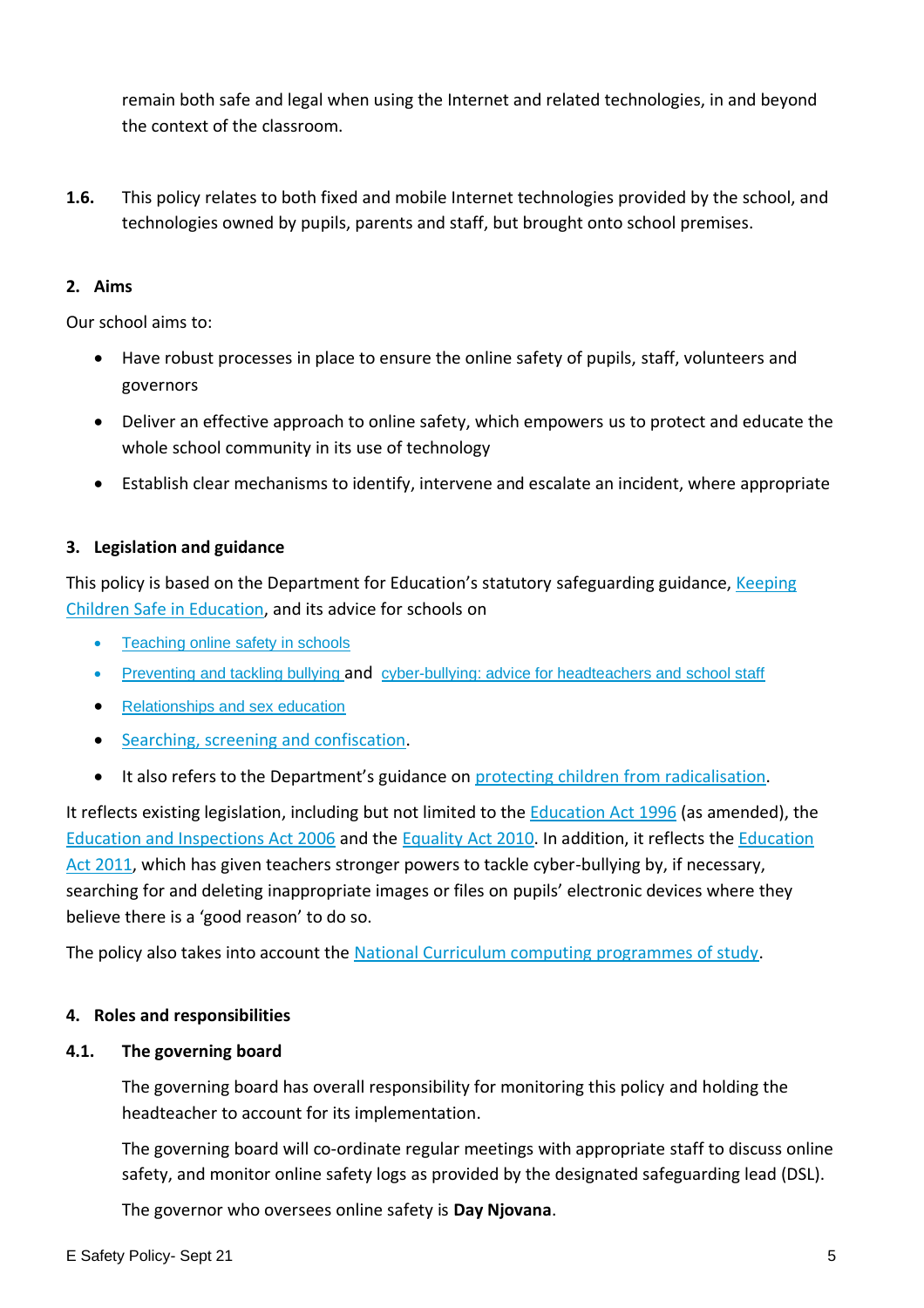All governors will:

- o Ensure that they have read and understand this policy
- o Agree and adhere to the terms on acceptable use of the school's ICT systems and the internet (appendix 2)

### **4.2. The headteacher**

The headteacher is responsible for ensuring that staff understand this policy, and that it is being implemented consistently throughout the school.

#### **4.3. The designated safeguarding lead**

Details of the school's designated safeguarding lead (DSL) and deputies are set out in our child protection and safeguarding policy.

The DSL takes lead responsibility for online safety in school, in particular:

- $\circ$  Supporting the headteacher in ensuring that staff understand this policy and that it is being implemented consistently throughout the school
- o Working with the headteacher, ICT support provider and other staff, as necessary, to address any online safety issues or incidents
- o Ensuring that any online safety incidents are logged (see appendix 4) and dealt with appropriately in line with this policy
- o Ensuring that any incidents of cyber-bullying are logged and dealt with appropriately in line with the school behaviour policy
- $\circ$  Updating and delivering staff training on online safety (appendix 3 contains a self-audit for staff on online safety training needs)
- o Liaising with other agencies and/or external services if necessary
- o Providing regular reports on online safety in school to the headteacher and/or governing board

This list is not intended to be exhaustive.

## **4.4. The ICT support provider**

The school's ICT support provider is **Azteq limited** 

The ICT support provider is responsible for:

- $\circ$  Putting in place appropriate filtering and monitoring systems, which are updated on a regular basis and keep pupils safe from potentially harmful and inappropriate content and contact online while at school, including terrorist and extremist material
- $\circ$  Ensuring that the school's ICT systems are secure and protected against viruses and malware, and that such safety mechanisms are updated regularly
- $\circ$  Conducting a full security check and monitoring the school's ICT systems on a monthly basis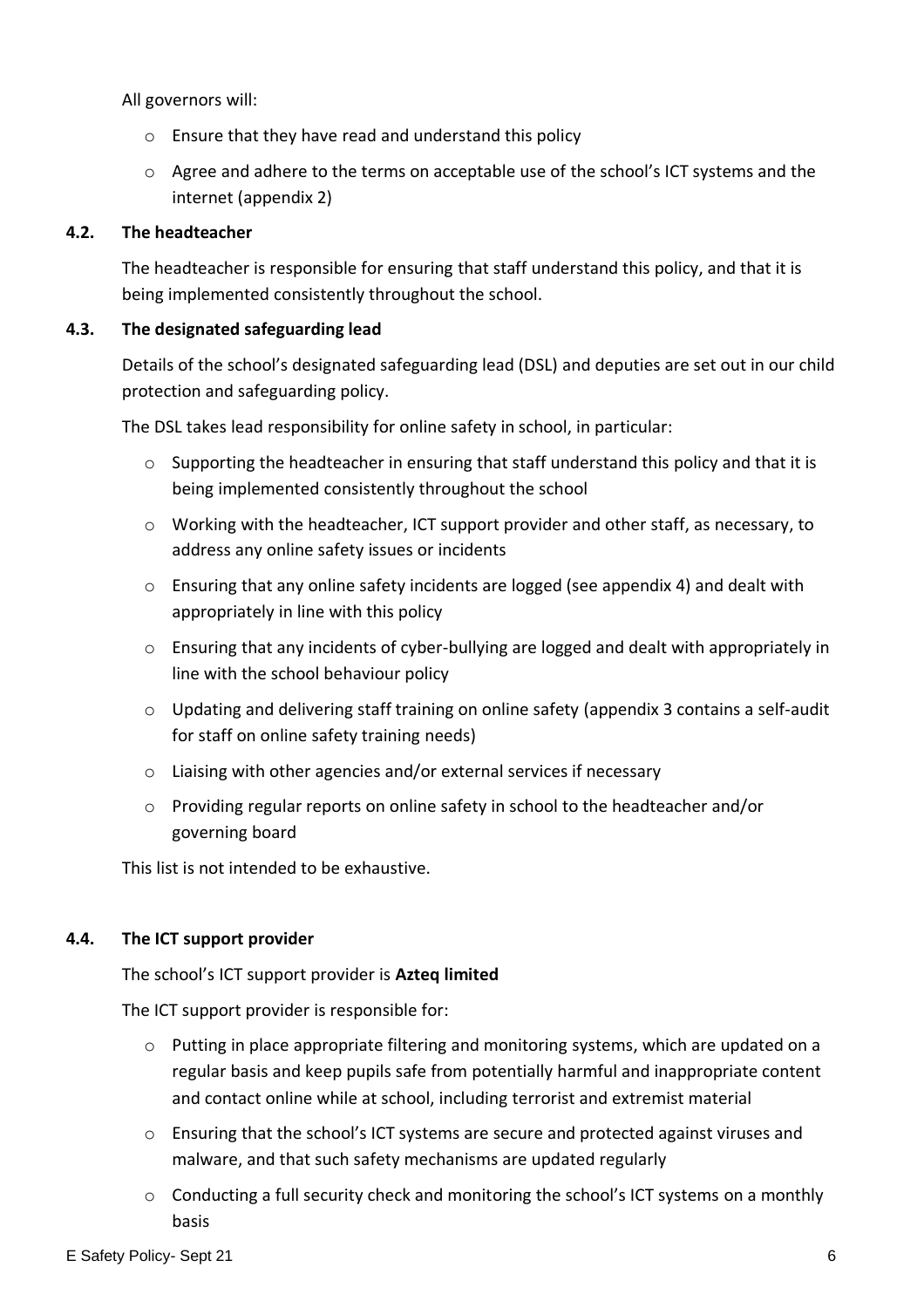- $\circ$  Blocking access to potentially dangerous sites and, where possible, preventing the downloading of potentially dangerous files
- $\circ$  Ensuring that any online safety incidents are logged (see appendix 4) and dealt with appropriately in line with this policy
- o Ensuring that any incidents of cyber-bullying are dealt with appropriately in line with the school behaviour policy

This list is not intended to be exhaustive.

## **4.5. All staff and volunteers**

All staff, including contractors and agency staff, and volunteers are responsible for:

- o Maintaining an understanding of this policy
- o Implementing this policy consistently
- $\circ$  Agreeing and adhering to the terms on acceptable use of the school's ICT systems and the internet (appendix 2), and ensuring that pupils follow the school's terms on acceptable use (appendix 1)
- o Working with the DSL to ensure that any online safety incidents are logged (see appendix 4) and dealt with appropriately in line with this policy
- o Ensuring that any incidents of cyber-bullying are dealt with appropriately in line with the school behaviour policy

This list is not intended to be exhaustive.

#### **4.6. Parents**

Parents are expected to:

- $\circ$  Notify a member of staff or the headteacher of any concerns or queries regarding this policy
- $\circ$  Ensure their child has read, understood and agreed to the terms on acceptable use of the school's ICT systems and internet (appendix 1)

Parents can seek further guidance on keeping children safe online from the following organisations and websites:

- o What are the issues?, UK Safer Internet Centre: <https://www.saferinternet.org.uk/advice-centre/parents-and-carers/what-are-issues>
- o Hot topics, Childnet International: [http://www.childnet.com/parents-and-carers/hot](http://www.childnet.com/parents-and-carers/hot-topics)[topics](http://www.childnet.com/parents-and-carers/hot-topics)
- o Parent factsheet, Childnet International: [http://www.childnet.com/ufiles/parents](http://www.childnet.com/ufiles/parents-factsheet-09-17.pdf)[factsheet-09-17.pdf](http://www.childnet.com/ufiles/parents-factsheet-09-17.pdf)
- o Healthy relationships [Disrespect Nobody](https://www.disrespectnobody.co.uk/): https://www.disrespectnobody.co.uk/

#### **4.7. Visitors and members of the community**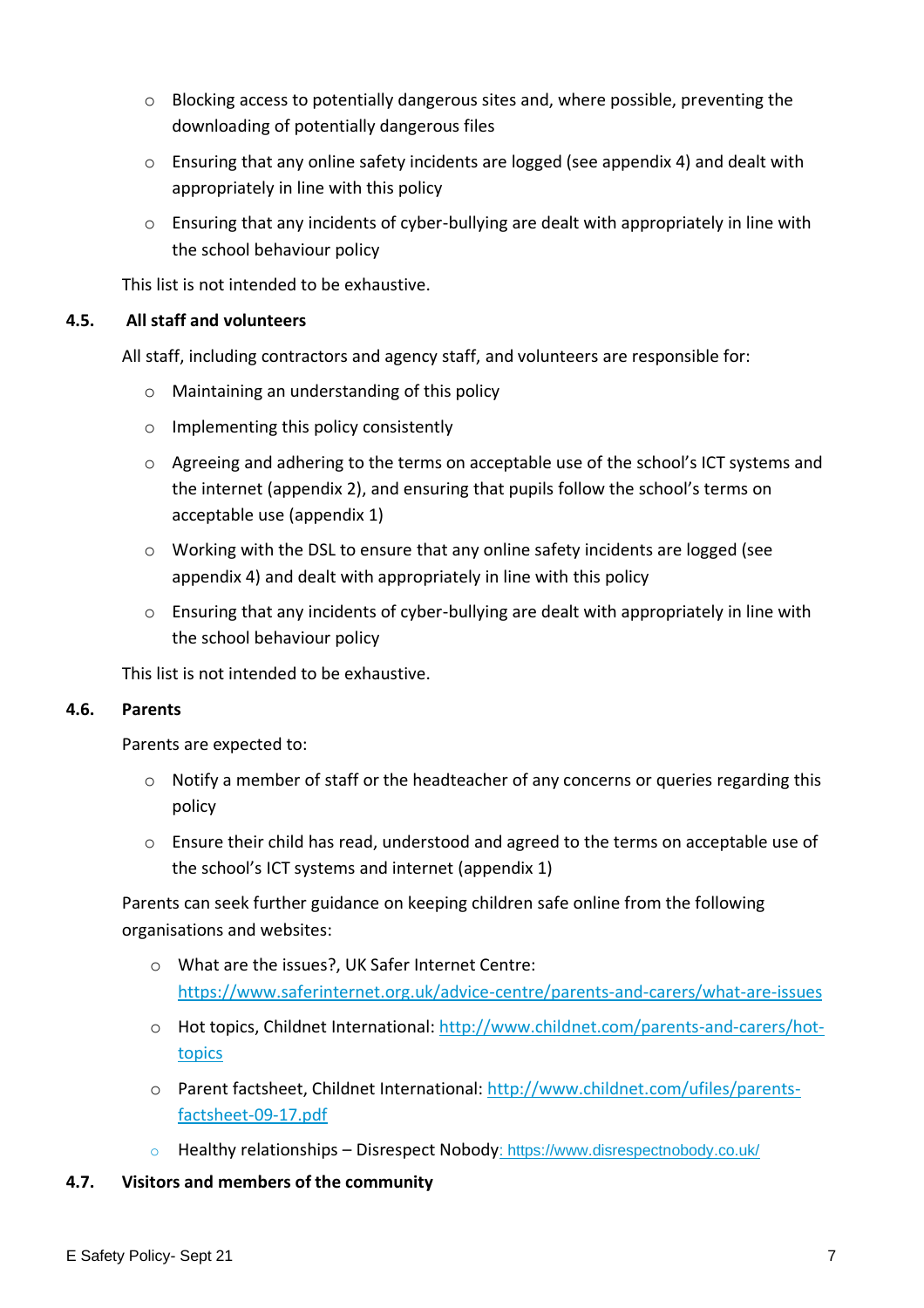Visitors and members of the community who use the school's ICT systems or internet will be made aware of this policy, when relevant, and expected to read and follow it. If appropriate, they will be expected to agree to the terms on acceptable use (appendix 2).

#### <span id="page-7-0"></span>**5. Educating pupils about online safety**

**5.1.** Pupils will be taught about online safety as part of the curriculum.

In **Key Stage 1**, pupils will be taught to:

- o Use technology safely and respectfully, keeping personal information private
- o Identify where to go for help and support when they have concerns about content or contact on the internet or other online technologies

#### Pupils in **Key Stage 2** will be taught to:

- o Use technology safely, respectfully and responsibly
- o Recognise acceptable and unacceptable behaviour
- o Identify a range of ways to report concerns about content and contact
- $\circ$  The safe use of social media and the internet will also be covered in other subjects where relevant.

The school will use assemblies to raise pupils' awareness of the dangers that can be encountered online and may also invite speakers to talk to pupils about this.

#### *By the end of primary school, pupils will know:*

- o *That people sometimes behave differently online, including by pretending to be someone they are not*
- o *That the same principles apply to online relationships as to face-to-face relationships, including the importance of respect for others online including when we are anonymous*
- o *The rules and principles for keeping safe online, how to recognise risks, harmful content and contact, and how to report them*
- o *How to critically consider their online friendships and sources of information including awareness of the risks associated with people they have never met*
- o *How information and data is shared and used online*
- o *How to respond safely and appropriately to adults they may encounter (in all contexts, including online) whom they do not know*

#### <span id="page-7-1"></span>**6. Educating parents about online safety**

**6.1.** The school will raise parents' awareness of internet safety in letters or other communications home, and in information via our website or virtual learning environment J2E. This policy will also be shared with parents at parent workshops.

Online safety will also be covered during parents' evenings.

If parents have any queries or concerns in relation to online safety, these should be raised in the first instance with the headteacher and/or the DSL.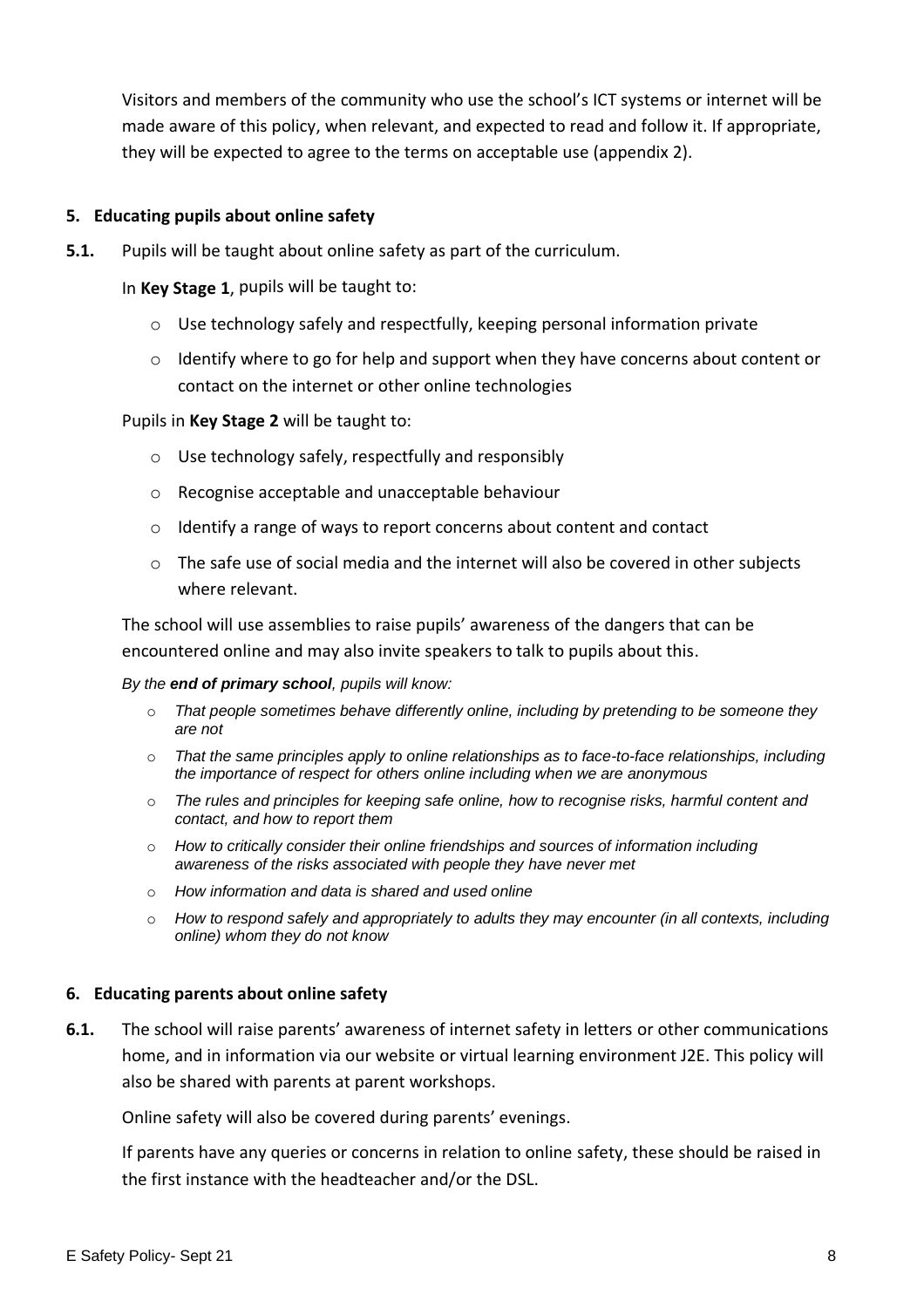Concerns or queries about this policy can be raised with any member of staff or the headteacher.

## <span id="page-8-0"></span>**7. Cyber-bullying**

## **7.1. Definition**

Cyber-bullying takes place online, such as through social networking sites, messaging apps or gaming sites. Like other forms of bullying, it is the repetitive, intentional harming of one person or group by another person or group, where the relationship involves an imbalance of power. (See also the school behaviour and anti-bullying policy.)

## **7.2. Preventing and addressing cyber-bullying**

To help prevent cyber-bullying, we will ensure that pupils understand what it is and what to do if they become aware of it happening to them or others. We will ensure that pupils know how they can report any incidents and are encouraged to do so, including where they are a witness rather than the victim.

The school will actively discuss cyber-bullying with pupils, explaining the reasons why it occurs, the forms it may take and what the consequences can be. Class teachers will discuss cyber-bullying with their classes, and the issue will be addressed in assemblies.

An E-safety lesson is taught discretely at the start of each new computing topic, usually once every half term, and teaching staff are also encouraged to find opportunities to use aspects of the curriculum to cover cyber-bullying within other subjects. This includes personal, social, health and economic (PSHE) education, and other subjects where appropriate.

All staff, governors and volunteers (where appropriate) receive training on cyber-bullying, its impact and ways to support pupils, as part of safeguarding training (see section 11 for more detail).

The school also sends information/leaflets on cyber-bullying to parents so that they are aware of the signs, how to report it and how they can support children who may be affected.

In relation to a specific incident of cyber-bullying, the school will follow the processes set out in the school behaviour policy. Where illegal, inappropriate or harmful material has been spread among pupils, the school will use all reasonable endeavours to ensure the incident is contained.

The DSL will consider whether the incident should be reported to the police if it involves illegal material, and will work with external services if it is deemed necessary to do so.

## **7.3. Examining electronic devices**

School staff have the specific power under the Education and Inspections Act 2006 (which has been increased by the Education Act 2011) to search for and, if necessary, delete inappropriate images or files on pupils' electronic devices, including mobile phones, iPads and other tablet devices, where they believe there is a 'good reason' to do so.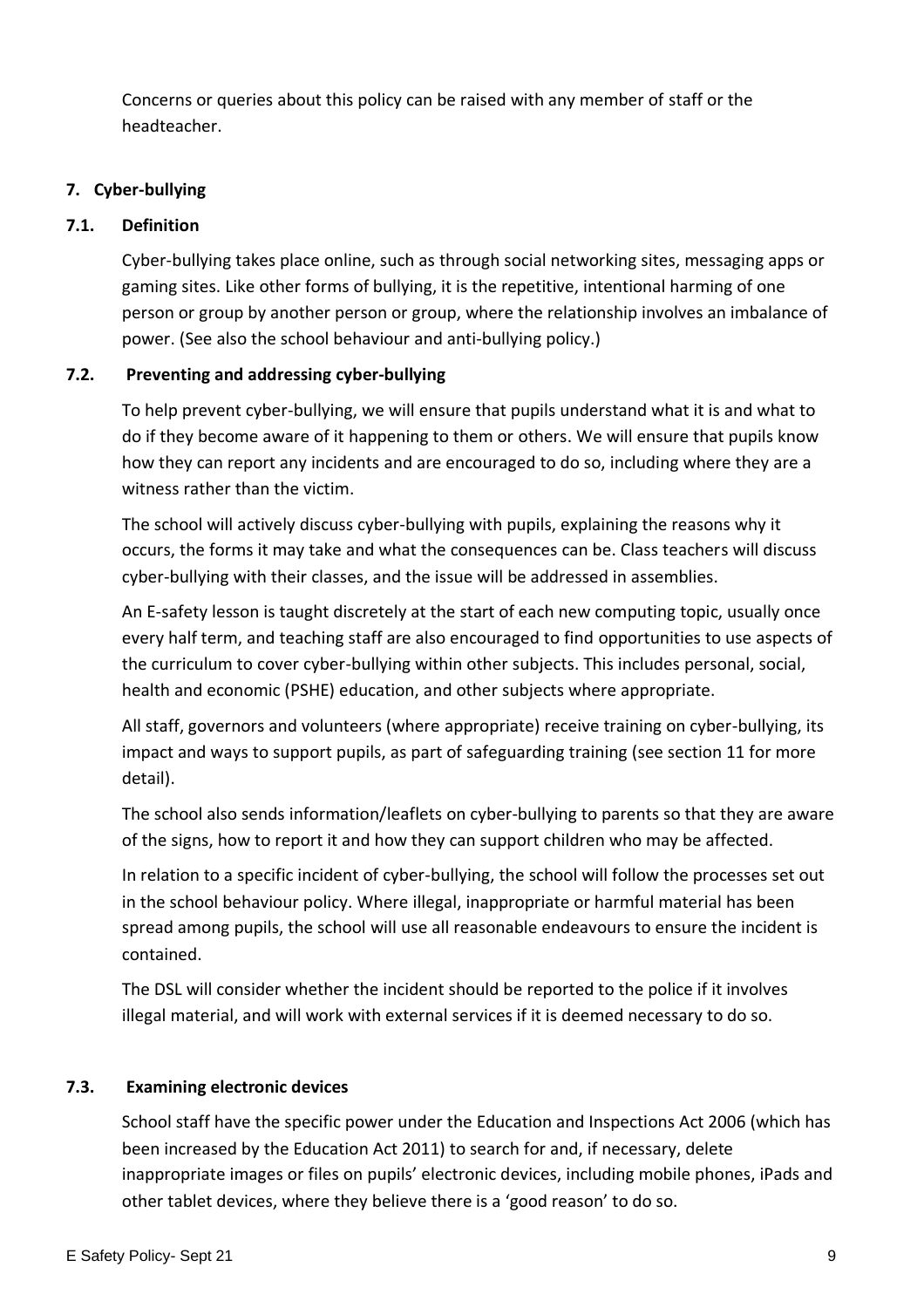When deciding whether there is a good reason to examine or erase data or files on an electronic device, staff must reasonably suspect that the data or file in question has been, or could be, used to:

- o Cause harm, and/or
- o Disrupt teaching, and/or
- o Break any of the school rules

If inappropriate material is found on the device, it is up to the staff member in conjunction with the DSL or other member of the senior leadership team to decide whether they should:

- o Delete that material, or
- o Retain it as evidence (of a criminal offence or a breach of school discipline), and/or
- o Report it to the police

Any searching of pupils will be carried out in line with the DfE's latest guidance on screening, [searching and confiscation](https://www.gov.uk/government/publications/searching-screening-and-confiscation) and the school's COVID-19 risk assessment.

Any complaints about searching for or deleting inappropriate images or files on pupils' electronic devices will be dealt with through the school complaints procedure.

#### <span id="page-9-0"></span>**8. Acceptable use of the internet in school**

All pupils, parents, staff, volunteers and governors are expected to sign an agreement regarding the acceptable use of the school's ICT systems and the internet (appendices 1 and 2). Visitors will be expected to read and agree to the school's terms on acceptable use if relevant.

Use of the school's internet must be for educational purposes only, or for the purpose of fulfilling the duties of an individual's role.

We will monitor the websites visited by pupils, staff, volunteers, governors and visitors (where relevant) to ensure they comply with the above.

The school denies access to social networking sites to staff and pupils within school.

More information is set out in the acceptable use agreements in appendices 1 and 2.

#### <span id="page-9-1"></span>**9. Pupils using mobile devices in school**

Pupils are not allowed to bring personal mobile devices/phones to school. If a phone is needed by a pupil, it must be handed in to reception staff in the morning and given back at the end of the day.

The school is not responsible for the loss, damage or theft of any personal mobile device.

Any use of mobile devices in school by pupils must be in line with the acceptable use agreement (see appendix 1).

Any breach of the acceptable use agreement by a pupil may trigger disciplinary action in line with the school behaviour policy, which may result in the confiscation of their device.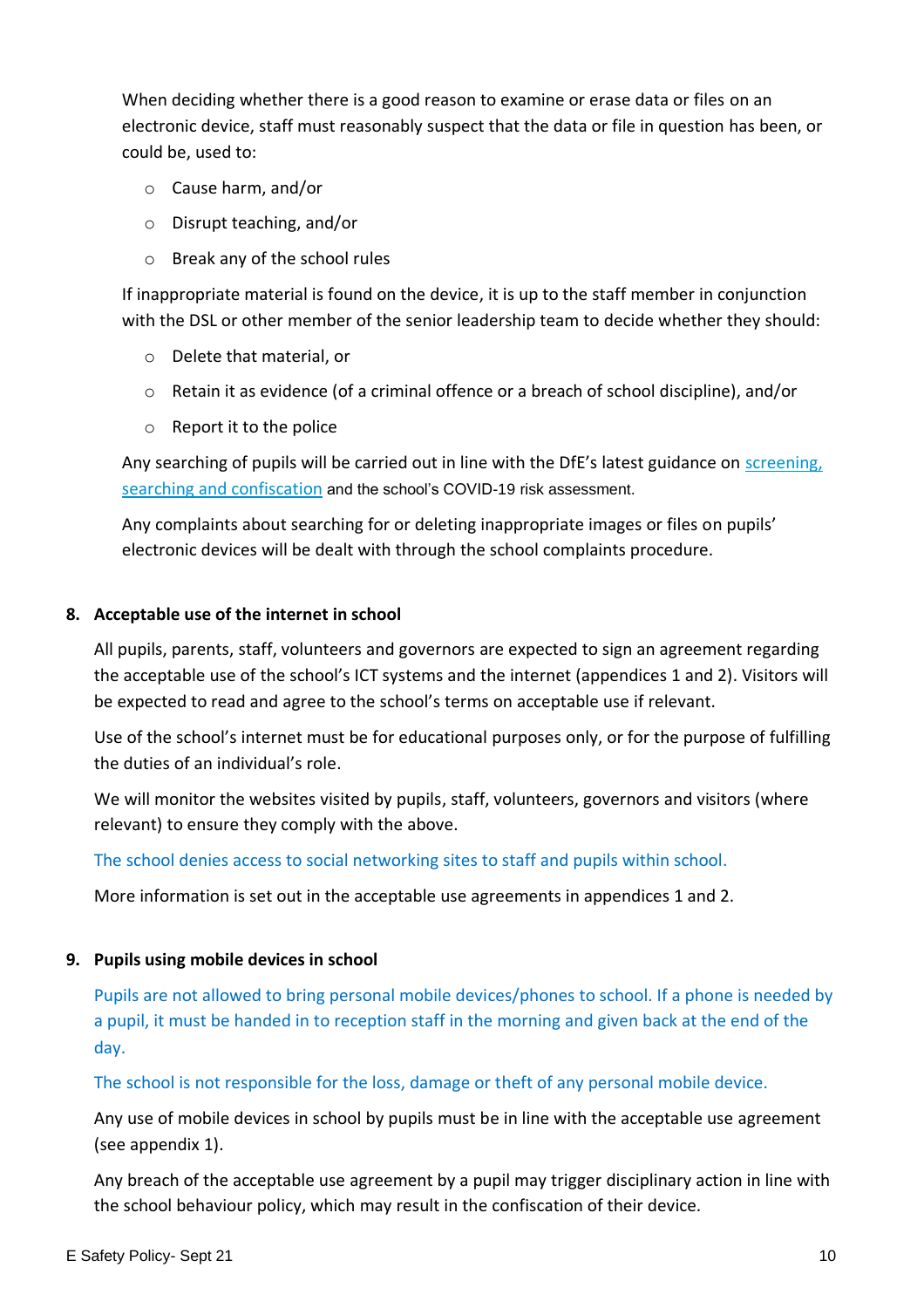#### <span id="page-10-0"></span>**10. Parents/carers visitors using mobile devices in school**

The school recognises that visitors may wish to have their personal mobile phones with them for use in case of emergency.

However, safeguarding of children within the school is paramount and it is recognised that personal mobile phones have the potential to be used inappropriately and therefore the school has implemented the following policy:

- o Mobile devices must not be used at all in the EYFS.
- o Mobile phones and cameras should only be used away from the children, off site or in our staff room.
- o Photos of children at school events taken by parents/carers or visitors must not be shared on social media platforms.

In circumstances where there is a suspicion that the material on a mobile phone may be unsuitable and provide evidence relating to a criminal offence, the 'Allegations of Abuse' process will be followed. (Please refer to the 'Safeguarding and Child Protection Policy').

Visitors remain responsible for their own property and will bear the responsibility of any losses.

#### <span id="page-10-1"></span>**11. Staff using work devices outside school**

Work devices must be used solely for work activities.

All staff members will take appropriate steps to ensure their devices remain secure. This includes, but is not limited to:

- $\circ$  Keeping the device password-protected strong passwords are at least 8 characters, with a combination of upper and lower-case letters, numbers and special characters (e.g. asterisk or currency symbol)
- $\circ$  Ensuring their hard drive is encrypted this means if the device is lost or stolen, no one can access the files stored on the hard drive by attaching it to a new device
- o Making sure the device locks if left inactive for a period of time
- o Not sharing the device among family or friends
- o Installing anti-virus and anti-spyware software
- $\circ$  Keeping operating systems up to date always install the latest updates

Staff members using a work device outside school must not install any unauthorised software on the device and must not use the device in any way which would violate the school's terms of acceptable use, as set out in appendix 2.

Staff must ensure that their work device is secure and password-protected, and that they do not share their password with others. They must take all reasonable steps to ensure the security of their work device when using it outside school.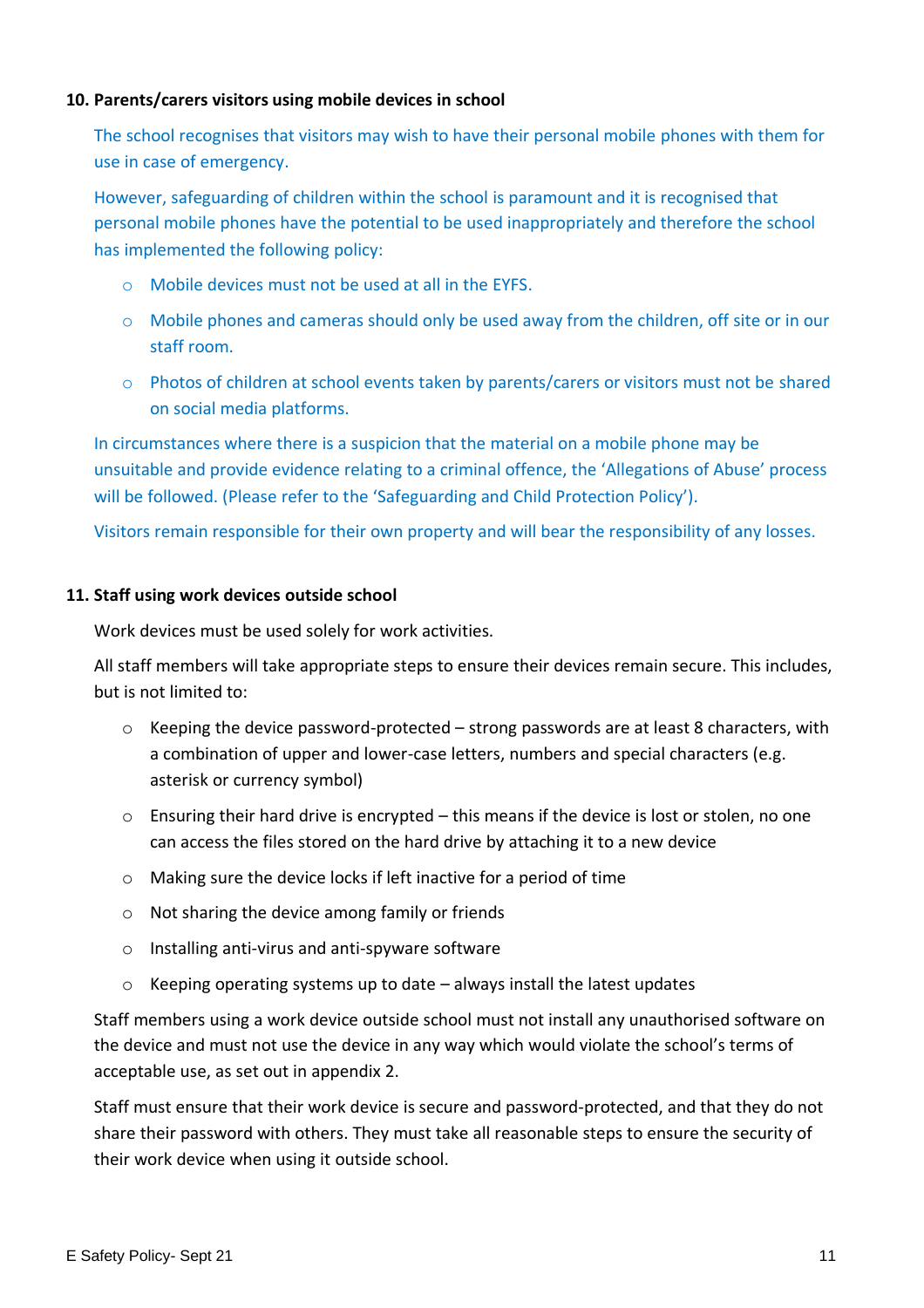Any form of transfer containing data relating to the school must be encrypted and any documents containing personal information must be sent via secure platforms e.g. Egress if communicating with the local authority or other services.

If staff have any concerns over the security of their device, they must seek advice from the School Business Manager.

#### **12. The use of removable media**

There is an increased risk that uncontrolled and unmanaged removable media may be used to, deliberately or inadvertently introduce malicious software or inappropriately remove, hold or transfer data.

There have also been a series of personal data losses across a number of UK Government Departments in recent years.

The introduction of Microsoft Office 365 provides the facility to save and share files online via SharePoint, OneDrive or Microsoft Teams means that staff can access their files remotely from any device without the need to transfer data between devices using media storage devices.

Following the advice of the school's Data Protection Officer, staff are not permitted to introduce or use any USB memory stick other than those provided by the school.

Encrypted memory sticks will be provided at the sole discretion of the headteacher to staff whose roles may require them to transfer data for example to facilitate off-site training.

Those who have been authorised by the headteacher to use encrypted USB memory sticks for the purposes of their job roles are responsible for the secure use of those devices at all times.

#### <span id="page-11-0"></span>**13. How the school will respond to issues of misuse**

Where a pupil misuses the school's ICT systems or internet, we will follow the procedures set out in the behaviour policy. The action taken will depend on the individual circumstances, nature and seriousness of the specific incident, and will be proportionate.

Where a staff member misuses the school's ICT systems or the internet, or misuses a personal device where the action constitutes misconduct, the matter will be dealt with in accordance with the staff disciplinary procedures. The action taken will depend on the individual circumstances, nature and seriousness of the specific incident.

The school will consider whether incidents which involve illegal activity or content, or otherwise serious incidents, should be reported to the police.

#### <span id="page-11-1"></span>**14. Training**

All new staff members will receive training, as part of their induction, on safe internet use and online safeguarding issues including cyber-bullying and the risks of online radicalisation.

All staff members will receive refresher training at least once each academic year as part of safeguarding training, as well as relevant updates as required (for example through emails, ebulletins and staff meetings).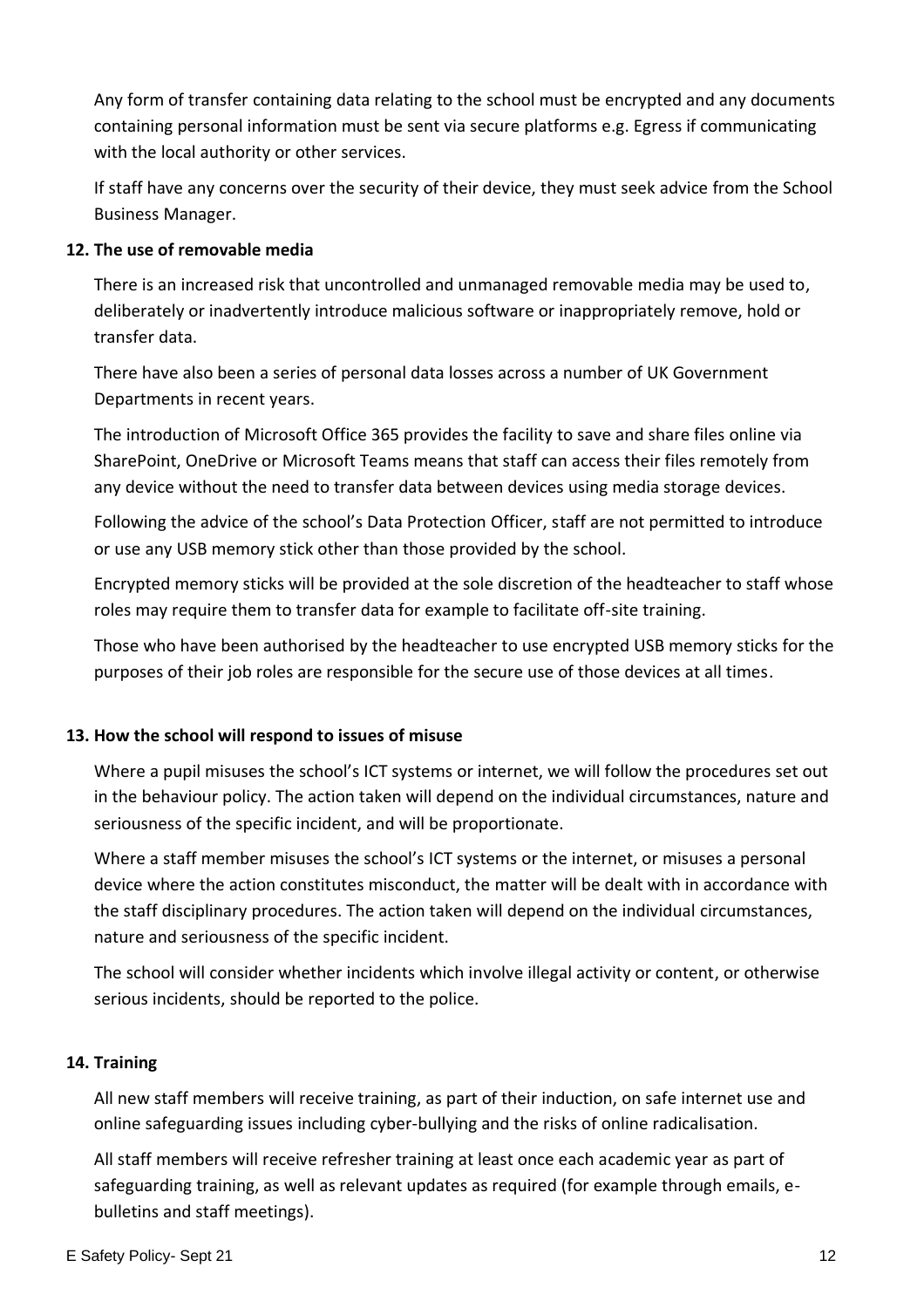The DSL deputies will undertake child protection and safeguarding training, which will include online safety, at least every 2 years. They will also update their knowledge and skills on the subject of online safety at regular intervals, and at least annually.

Governors will receive training on safe internet use and online safeguarding issues as part of their safeguarding training.

Volunteers will receive appropriate training and updates, if applicable.

More information about safeguarding training is set out in our child protection and safeguarding policy.

#### <span id="page-12-0"></span>**15. Monitoring arrangements**

The DSL logs behaviour and safeguarding issues related to online safety. An incident report log can be found in appendix 4.

This policy will be reviewed annually by the school business manager. At every review, the policy will be shared with the governing board.

## <span id="page-12-1"></span>**16. Links with other policies**

This online safety policy is linked to our:

- o Child protection and safeguarding policy
- o Behaviour policy
- o Anti-bullying policy
- o Staff disciplinary procedures
- o Data protection policy and privacy notices
- o Complaints procedure
- o Prevent Duty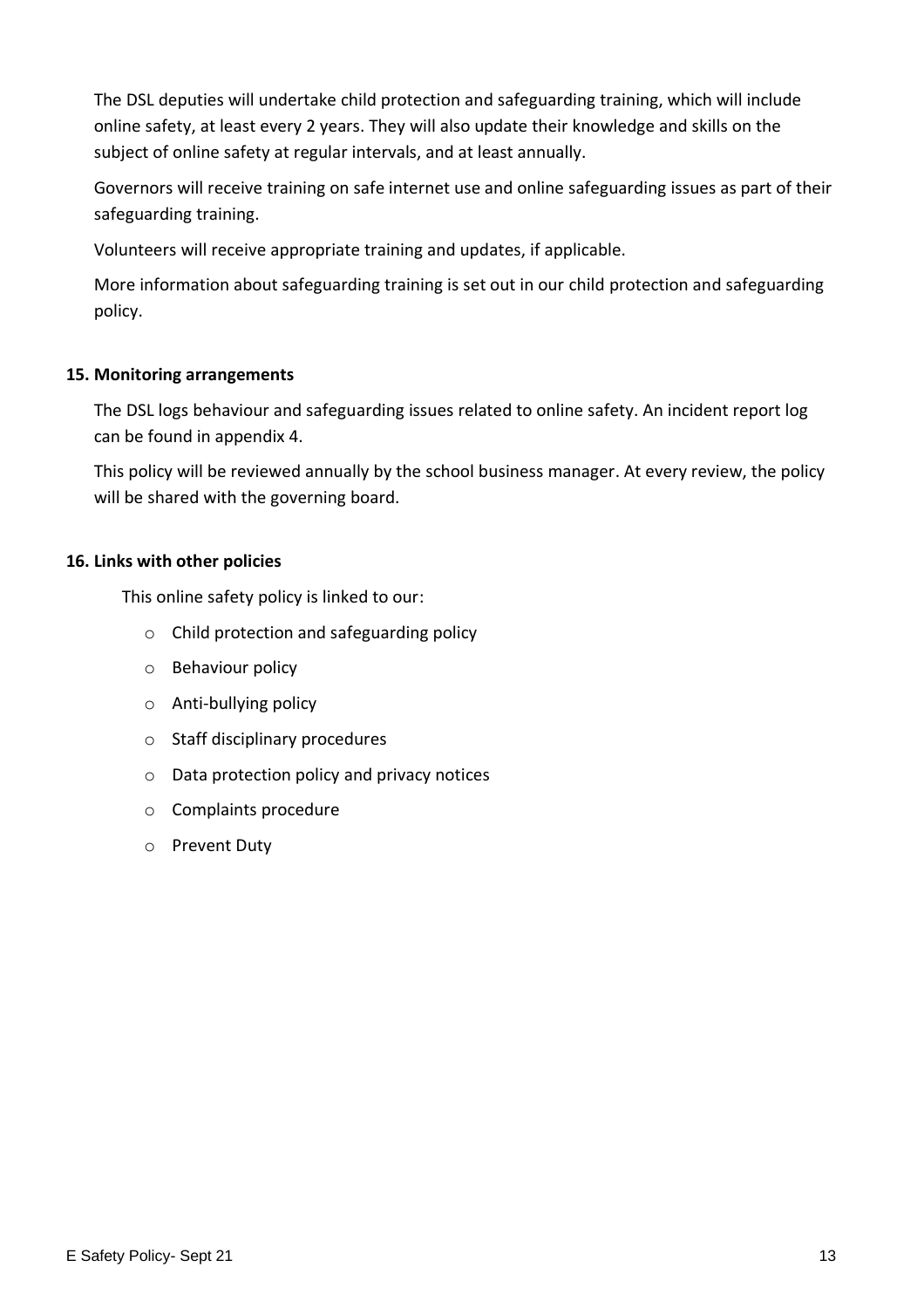<span id="page-13-0"></span>**Acceptable use of the school's ICT systems and internet: agreement for pupils and parents/carers**

#### **Name of pupil:**

**When using the school's ICT systems and accessing the internet in school, I will not:** 

- o Use them for a non-educational purpose
- o Use them without a teacher being present, or without a teacher's permission
- o Access any inappropriate websites, social networking sites or chat rooms
- $\circ$  Open any attachments in emails, or follow any links in emails, without first checking with a teacher
- o I will only open/delete my own files.
- $\circ$  Use any inappropriate language when communicating online, including in emails
- $\circ$  Share my password with others or log in to the school's network using someone else's details
- $\circ$  Give my personal information (including my name, address or telephone number) to anyone without the permission of my teacher or parent/carer
- o Arrange to meet anyone offline without first consulting my parent/carer, or without adult supervision
- o If I bring a personal mobile phone or other personal electronic device into school I will hand it in to the school office before registration.
- o I will immediately:
- $\circ$  let a teacher or other member of staff know if I find any material which might upset, distress or harm me or others.
- $\circ$  tell a teacher straight away if something is broken or not working properly
- o Log off or shut down a computer when I have finished using it

I understand that my parent/ carer will be contacted if a member of school staff is concerned about my e-Safety.

**I will always use the school's ICT systems and internet responsibly.**

**I agree that the school will monitor the websites I visit.**

| Signed (pupil): | Date: |
|-----------------|-------|
|                 |       |

**Parent/carer agreement:** I agree that my child can use the school's ICT systems and internet when appropriately supervised by a member of school staff. I agree to the conditions set out above for pupils using the school's ICT systems and internet, and for using personal electronic devices in school, and will make sure my child understands these.

**Signed (parent/carer): Date:**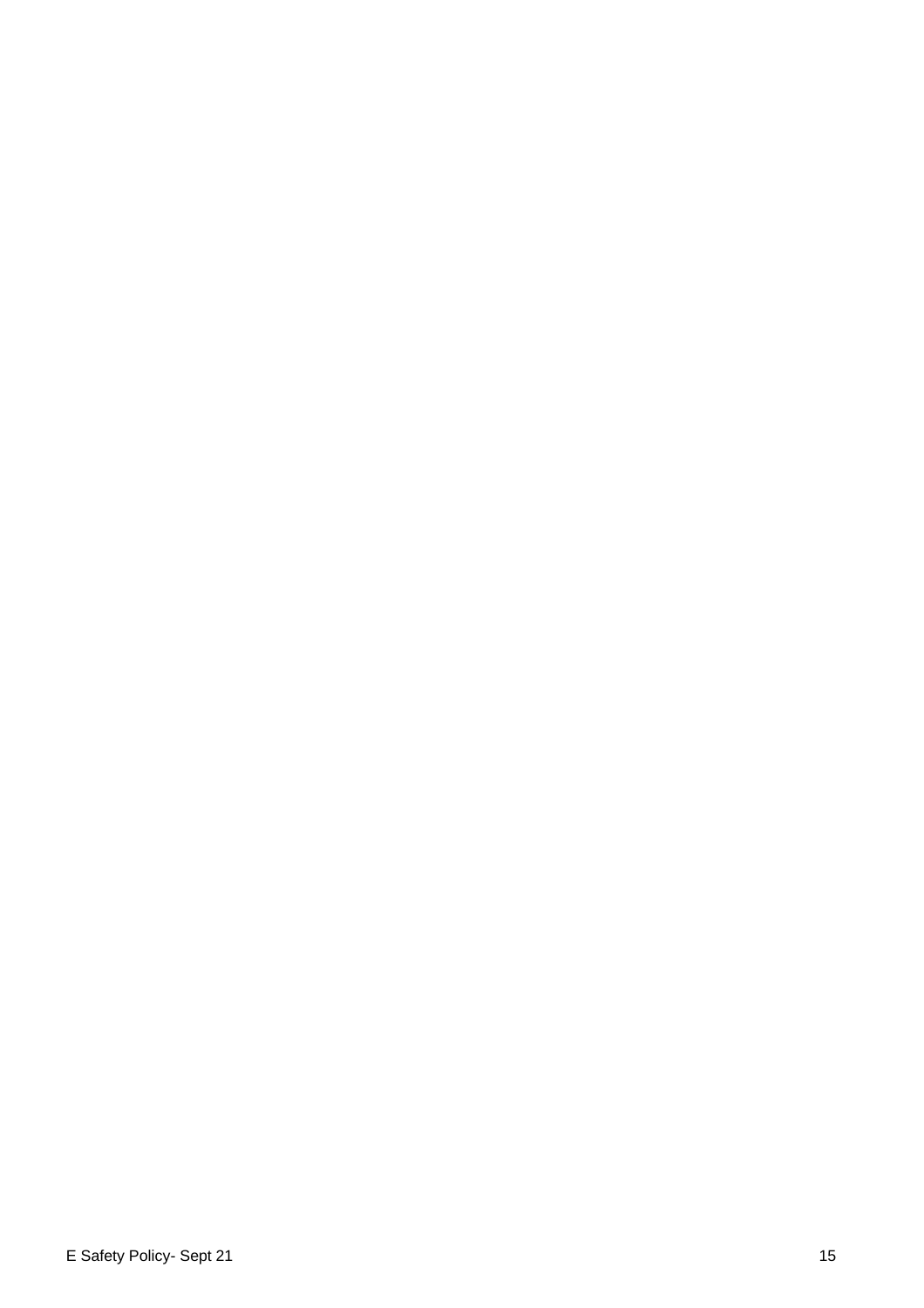#### Dear Parent/ Carer

Re: Acceptable Use Agreement for pupils

Computing, including the Internet and mobile technologies, such as digital cameras and iPads has become an important part of learning in our school. We expect all children to be safe and responsible when using any digital technology.

Please be aware that your child/children should not be using social media sites such as Facebook, Instagram, Snapchat or WhatsApp, no one under the age of 13 is allowed to use these site and WhatsApp requires users to be 16 and over.

Please read and discuss these e-Safety rules with your child, then sign the slip below and return it to your child's class teacher. If you have any concerns or would like some explanation please contact the school at: [office@ladymargaret.ealing.sch.uk](mailto:office@ladymargaret.ealing.sch.uk) and your query will be forwarded to our leader of learning for computing.

| Mrs H. Rai                                                                |  |
|---------------------------------------------------------------------------|--|
| Head teacher                                                              |  |
|                                                                           |  |
|                                                                           |  |
| Class                                                                     |  |
| Acceptable Use Agreement for Pupils                                       |  |
| rules and to support the safe use of ICT at Lady Margaret Primary School. |  |
|                                                                           |  |
|                                                                           |  |
|                                                                           |  |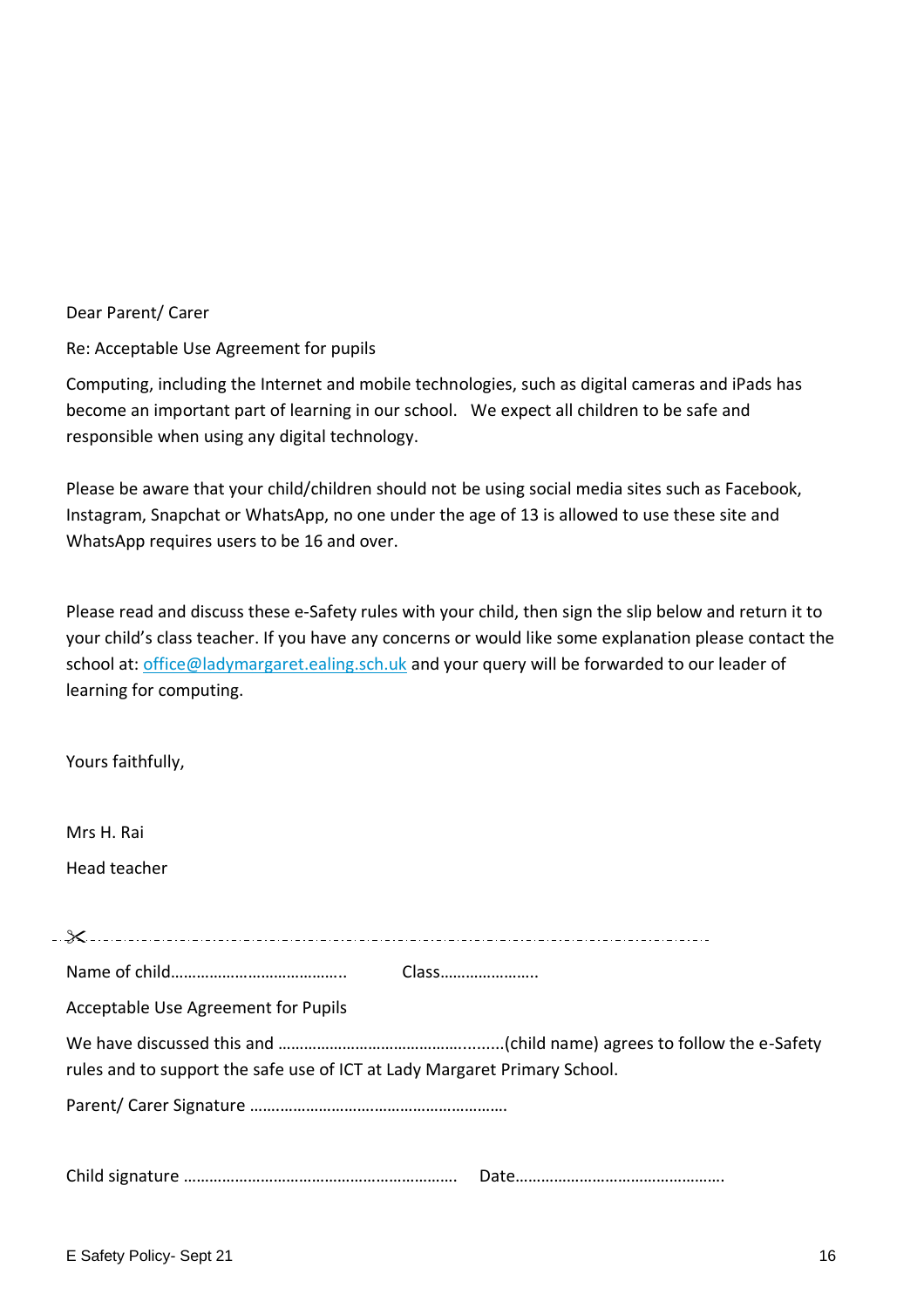#### Dear Parent/ Carer

#### **Re: Acceptable Use Agreement for pupils**

Computing, including the Internet, J2E, DB Primary and mobile technologies, such as digital cameras and iPads has become an important part of learning in our school. We expect all children to be safe and responsible when using any digital technology.

Please read and discuss these e-Safety rules with your child, then sign the slip below and return it to your child's class teacher. If you have any concerns or would like some explanation please contact the school at: [office@ladymargaret.ealing.sch.uk](mailto:office@ladymargaret.ealing.sch.uk) and your query will be forwarded to our leader of learning for computing.

Yours faithfully,

| Mrs H. Rai<br>Head teacher                                                |  |  |
|---------------------------------------------------------------------------|--|--|
|                                                                           |  |  |
| Class                                                                     |  |  |
| <b>Acceptable Use Agreement for Pupils</b>                                |  |  |
| rules and to support the safe use of ICT at Lady Margaret Primary School. |  |  |
|                                                                           |  |  |
|                                                                           |  |  |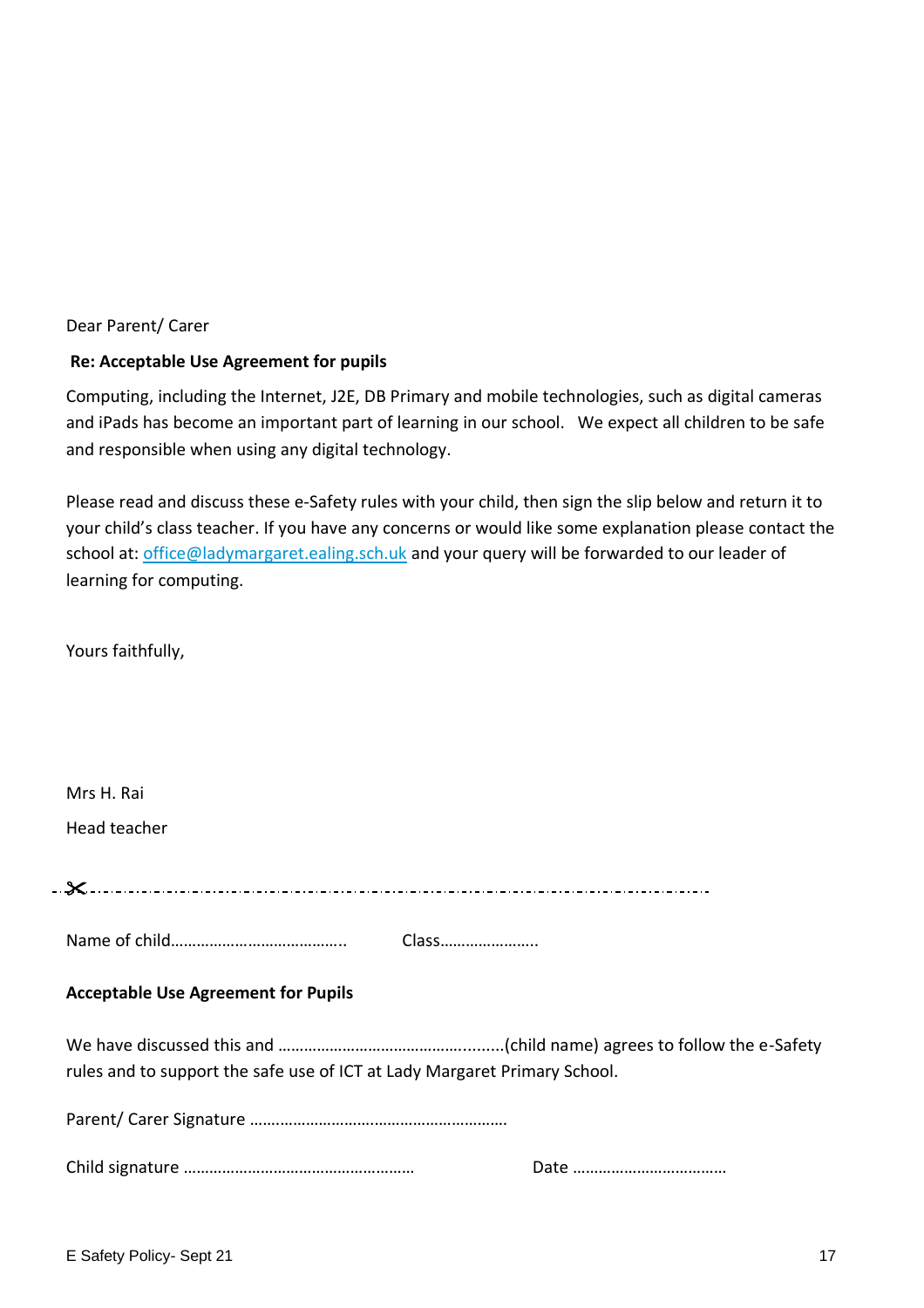#### <span id="page-17-0"></span>**Appendix 2: acceptable use agreement (staff, governors, volunteers and visitors)**

## **Acceptable use of the school's ICT systems and the internet: agreement for staff, governors, volunteers and visitors**

**Name of staff member/governor/volunteer/visitor:** 

When using the school's ICT systems and accessing the internet in school, or outside school on a work device, I will not:

- Access, or attempt to access inappropriate material, including but not limited to material of a violent, criminal or pornographic nature**. I understand that to do so may be considered a disciplinary matter, and in some cases a criminal offence.**
- Use them in any way which could harm the school's reputation
- Access social networking sites or chat rooms
- Use any improper language when communicating online, including in emails or other messaging services
- Install any unauthorised software, or connect unauthorised hardware or devices to the school's network
- Introduce or use any USB memory stick, key or flash drive other than those provided by the school.
- Share my password with others or log in to the school's network using someone else's details
- Take photographs of pupils without first checking the school has parental consent.
- Share confidential information about the school, its pupils or staff, or other members of the community
- Access, modify or share data I'm not authorised to access, modify or share
- Promote private businesses, unless that business is directly related to the school

I will only use the school's ICT systems and access the internet in school, or outside school on a work device, for educational purposes or for the purpose of fulfilling the duties of my role.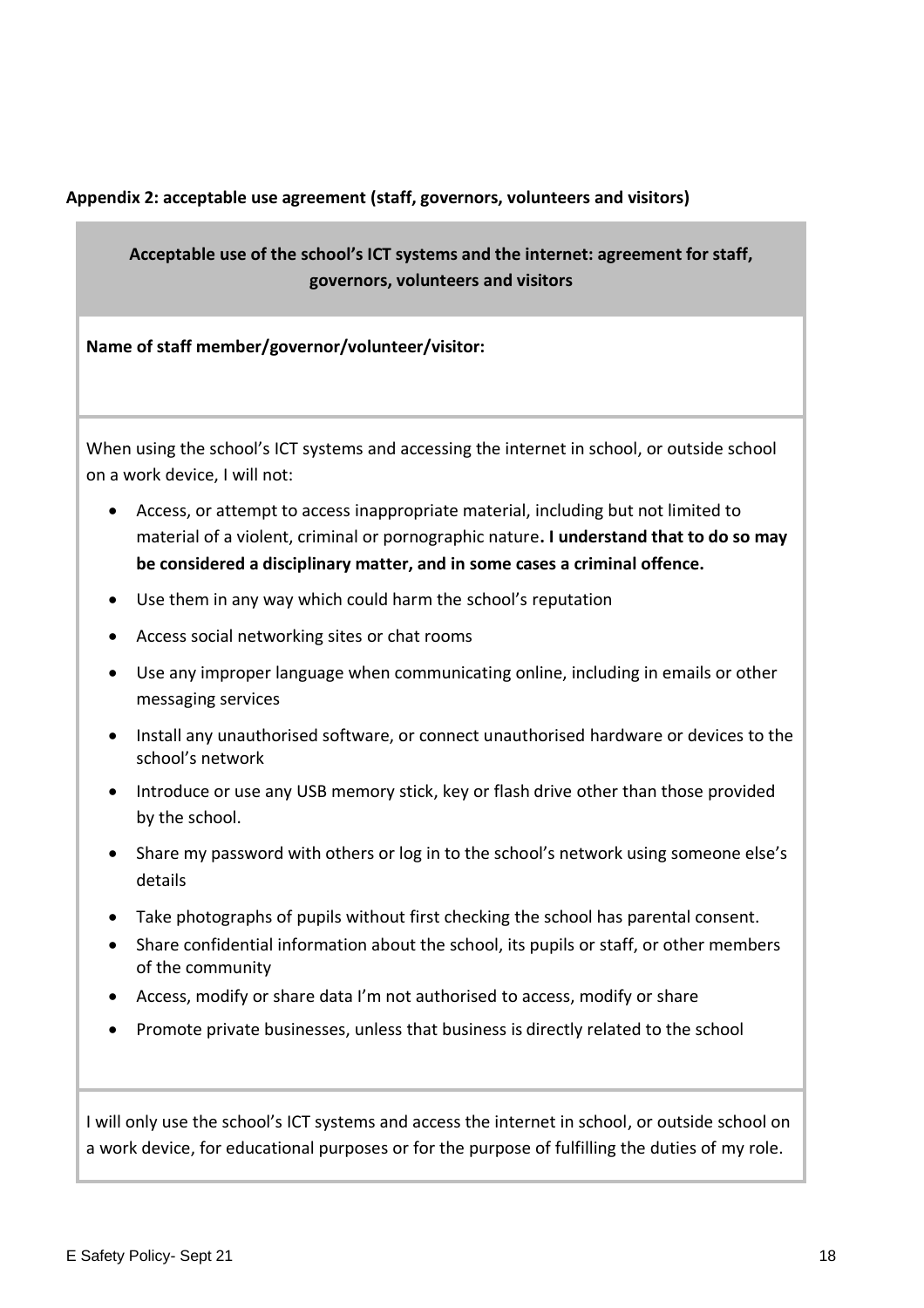I agree that the school will monitor the websites I visit and my use of the school's ICT facilities and systems

I will take all reasonable steps to ensure that work devices are secure and passwordprotected when using them outside school, and keep all data securely stored in accordance with this policy and the school's data protection policy.

I agree that images & videos of pupils and / or staff will only be taken, stored on school equipment and will only be used for professional purposes in line with school policy and with written consent of the parent, carer or staff member. Images & video will not be distributed outside the school network / MLE without the permission of the parent/ carer, member of staff or Head teacher.

I will let the designated safeguarding lead (DSL) and ICT manager know if a pupil informs me they have found any material which might upset, distress or harm them or others, and will also do so if I encounter any such material.

I will always use the school's ICT systems and internet responsibly, and ensure that pupils in my care do so too.

I will support and promote the school's e-Safety policy and help pupils to be safe and responsible in their use of ICT and related technologies.

I will ensure that all electronic communications with pupils, parents and staff are compatible with my professional role, and never via personal email / phone accounts / social networking profiles.

I will not discuss school issues on social networking sites, for example Twitter or Facebook or on web-blogs.

I will not give out to pupils, my own personal contact details, such as mobile phone number and personal email address.

I will only use the approved, secure email system(s) and MLE tools for communications related to my professional role.

I am aware that communicating with students / pupils via private email / SMS and social networking sites may be considered a disciplinary matter.

I will respect copyright and intellectual property rights.

**Signed (staff member/governor/volunteer/visitor): Date:**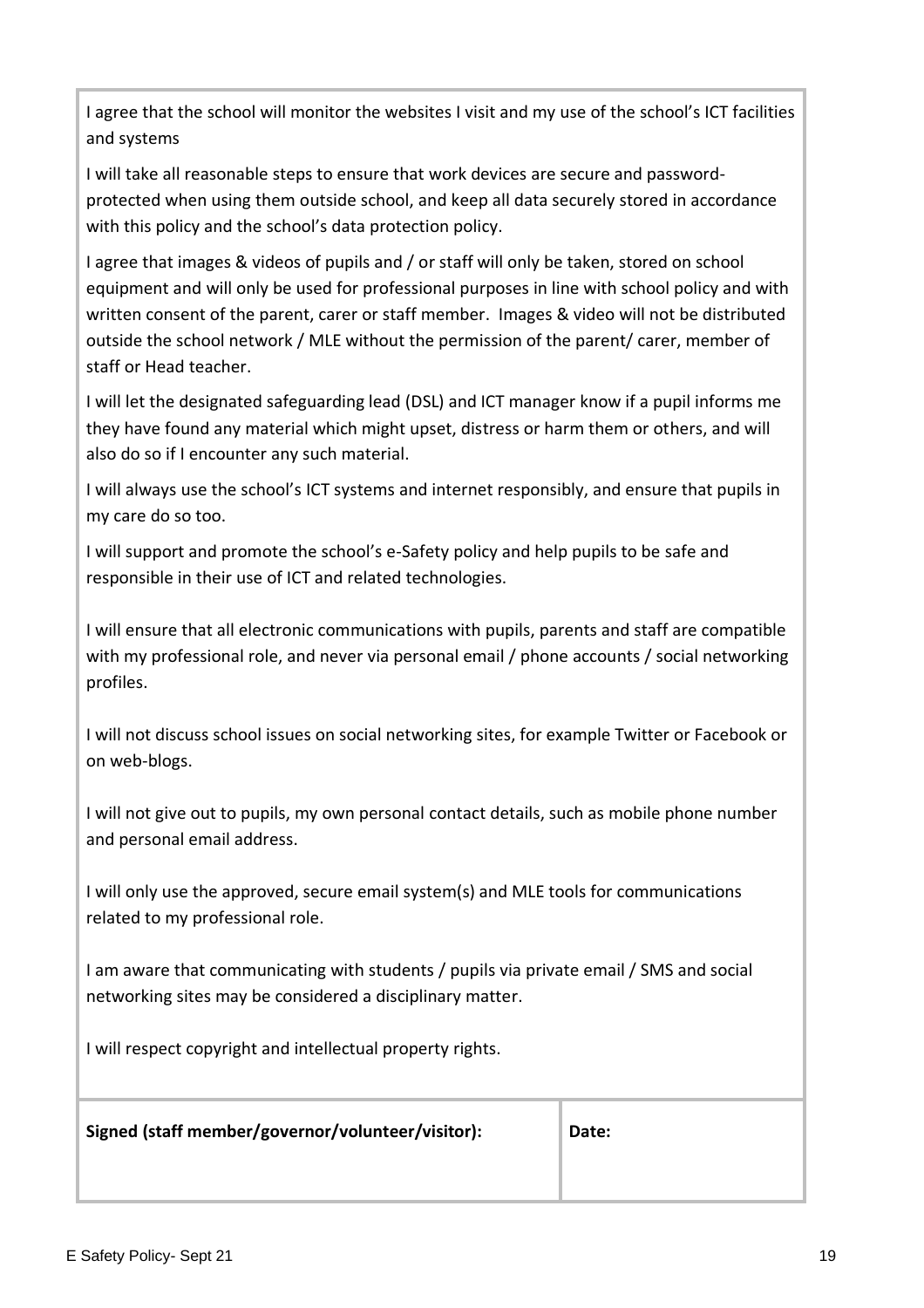# <span id="page-19-0"></span>**Appendix 3: online safety training needs – self-audit for staff**

| Online safety training needs audit                                                                                     |       |  |  |  |
|------------------------------------------------------------------------------------------------------------------------|-------|--|--|--|
| Name of staff member/volunteer:                                                                                        | Date: |  |  |  |
| Do you know the name of the person who has lead responsibility<br>for online safety in school?                         |       |  |  |  |
| Do you know what you must do if a pupil approaches you with a<br>concern or issue?                                     |       |  |  |  |
| Are you familiar with the school's acceptable use agreement for<br>staff, volunteers, governors and visitors?          |       |  |  |  |
| Are you familiar with the school's acceptable use agreement for<br>pupils and parents?                                 |       |  |  |  |
| Do you regularly change your password for accessing the school's<br>ICT systems?                                       |       |  |  |  |
| Are you familiar with the school's approach to tackling cyber-<br>bullying?                                            |       |  |  |  |
| Are there any areas of online safety in<br>which you would like training/further<br>training? Please record them here. |       |  |  |  |